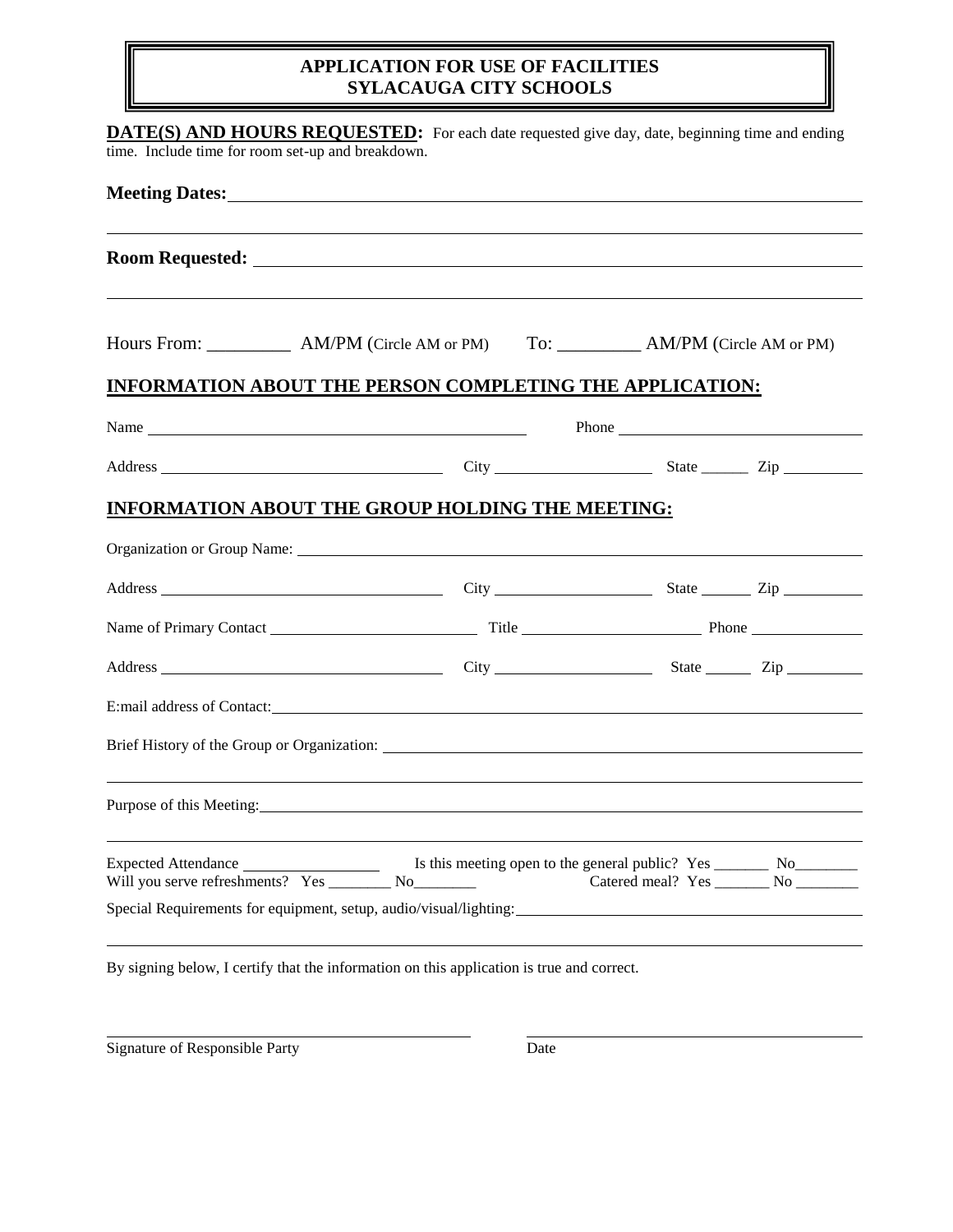### **SYLACAUGA CITY BOARD OF EDUCATION PERMIT FOR USE OF SCHOOL FACILITIES**

| , representing                            |
|-------------------------------------------|
| do hereby make application for the use of |
| on the following date(s) and time(s)      |
| to be used for                            |

I am familiar with the rules and regulations of the Sylacauga City Board of Education for the use of school facilities and agree to abide by these regulations in every respect. The program we wish to present will be organized so that the property, equipment, and building used will be completely protected. We agree to inform the Principal of the arrangements involved in the performance and/or rehearsal at least seven (7) days in advance. My organization also agrees to furnish all personnel mentioned in the Facility Use Agreement to accomplish the above. We also agree to pay all charges as listed.

| Signed:                   | Rental Fee:              | Paid | Date |  |
|---------------------------|--------------------------|------|------|--|
| Address:                  | Custodial Fee:           | Paid | Date |  |
| Street or P.O. Box Number | A/V Fee:                 | Paid | Date |  |
|                           | Food Service Fee:        | Paid | Date |  |
| Organization:             |                          |      |      |  |
| Date:                     | <b>Total Amount Due:</b> |      |      |  |

- ( ) Approved ( ) Approved
- 
- 
- ( ) Disapproved ( ) Disapproved

Principal of School Director of Health and Wellness (for CNP)

**For School Use Only**

.

( ) Approved ( ) Approved

( ) Disapproved ( ) Disapproved

Executive Director of Supporting Programs Superintendent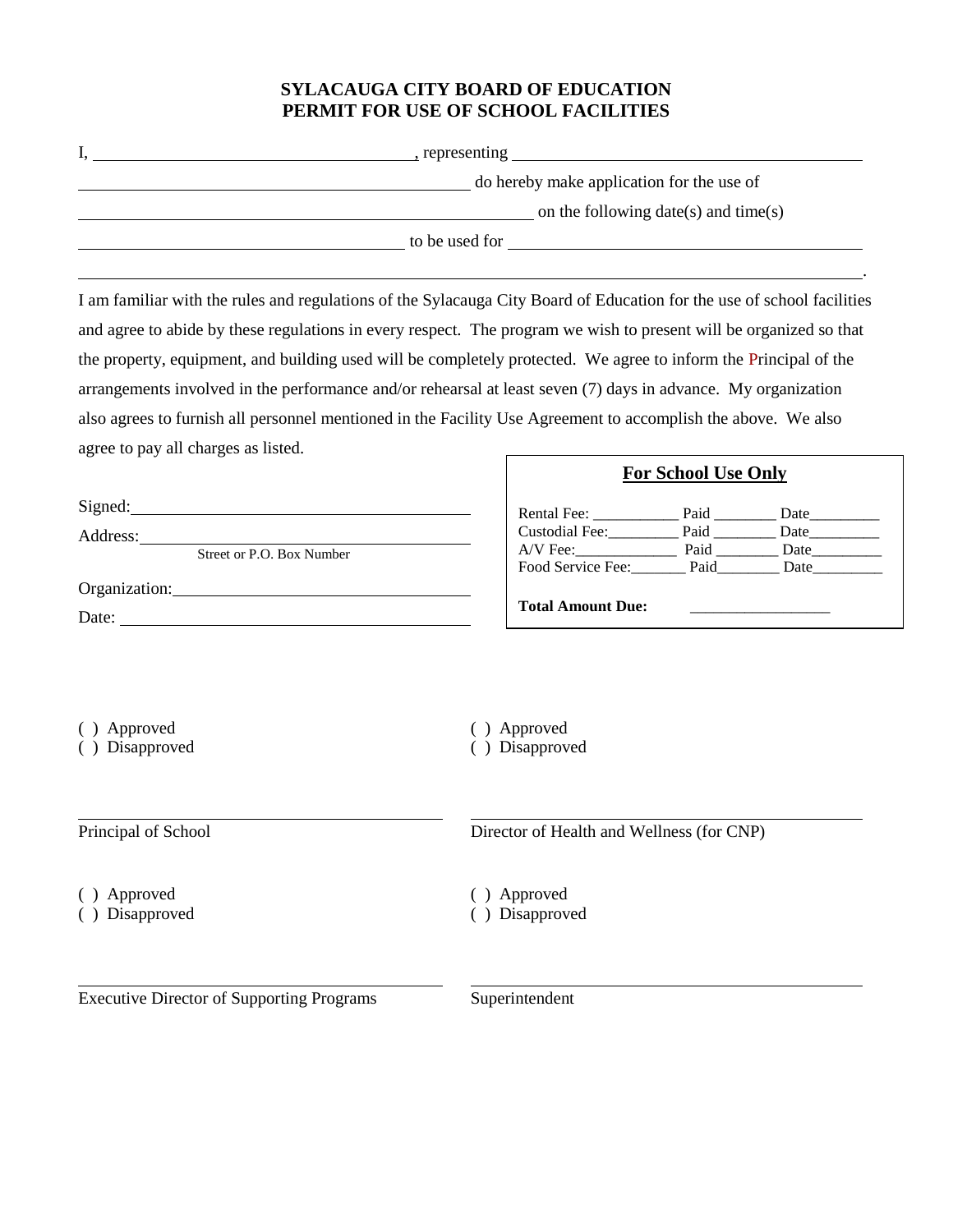## **SYLACAUGA CITY BOARD OF EDUCATION Sylacauga, Alabama**

# **FACILITY RENTAL CLAIMS RELEASE FORM**

| (name of organization), City of                                                                                                                                                                                                                                                                                                                                                                                                                                                                         |  |
|---------------------------------------------------------------------------------------------------------------------------------------------------------------------------------------------------------------------------------------------------------------------------------------------------------------------------------------------------------------------------------------------------------------------------------------------------------------------------------------------------------|--|
| $\sim$ County of $\sim$ County of $\sim$                                                                                                                                                                                                                                                                                                                                                                                                                                                                |  |
| Sylacauga City Board of Education, 43 N. Broadway Avenue, Sylacauga, Alabama, 35150.                                                                                                                                                                                                                                                                                                                                                                                                                    |  |
| In consideration of permission granted to us, the undersigned, by the Sylacauga City Board of                                                                                                                                                                                                                                                                                                                                                                                                           |  |
|                                                                                                                                                                                                                                                                                                                                                                                                                                                                                                         |  |
|                                                                                                                                                                                                                                                                                                                                                                                                                                                                                                         |  |
|                                                                                                                                                                                                                                                                                                                                                                                                                                                                                                         |  |
|                                                                                                                                                                                                                                                                                                                                                                                                                                                                                                         |  |
| we hereby and forever discharge and release the same series we hereby and forever discharge and release the                                                                                                                                                                                                                                                                                                                                                                                             |  |
|                                                                                                                                                                                                                                                                                                                                                                                                                                                                                                         |  |
| Education, to use the 100 methods and the contract of the contract of the contract of the contract of the contract of the contract of the contract of the contract of the contract of the contract of the contract of the cont<br>$\frac{1}{20}$ , 20 $\frac{1}{20}$ , for the purpose of<br>Board, and its employees, agents, and officers, their successors and assigns, from all debts, claims,<br>demands, damages, actions and causes of action whatsoever, which we may now have or may hereafter |  |

In witness whereof, we, the undersigned, have executed this release at the place and on the day and year appearing after each of our signatures.

| <b>Signatures</b> | Address | Date |
|-------------------|---------|------|
|                   |         |      |
|                   |         |      |
|                   |         |      |
|                   |         |      |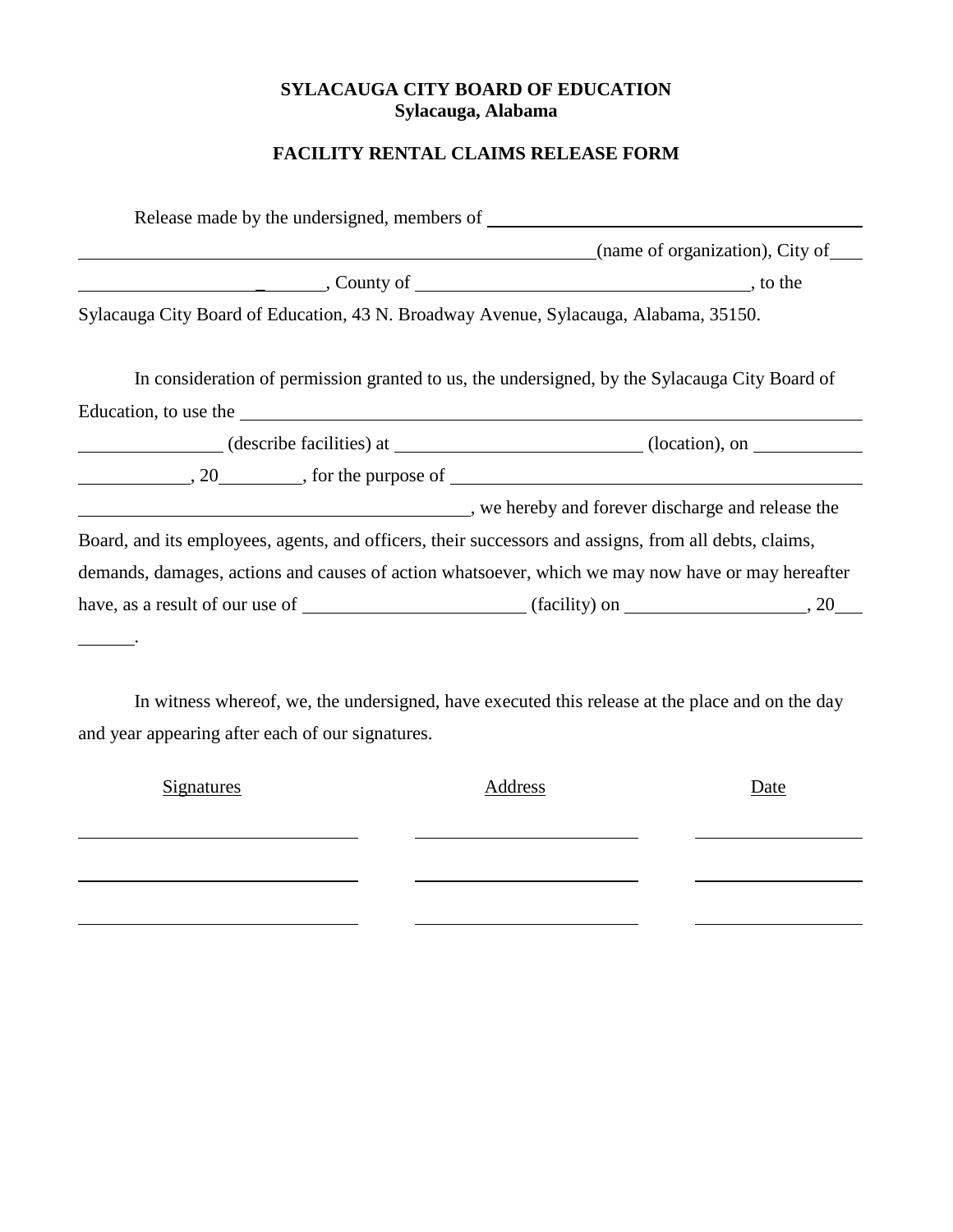### **PUBLIC USE OF SCHOOL FACILITIES - RULES AND REGULATIONS**

#### Applications for Permits to Use School Facilities

It is the intent of the Sylacauga Board of Education to make our school facilities available to improve the quality of life in our community. Non-school groups or organizations wishing to use school facilities should make written application at least thirty (30) days before the proposed date of use. Application forms may be secured from the School Administrative office or on-line. The completed application shall be submitted to the Principal of the school which is desired for use, who shall note thereon his approval or disapproval and promptly transmit the same to the office of the Superintendent. The Superintendent or designee shall notify each applicant and the principal of approval or disapproval of the application as quickly as possible. If a school cafeteria and/or kitchen are used, the Superintendent or designee shall notify the Child Nutrition Program Director.

The school Principal shall be responsible for keeping or maintaining a schedule of meetings, events, or activities carried on in a particular school and shall advise the Superintendent if any proposed or desired non-school use conflicts with regularly or specially scheduled school activities.

Should a conflict arise between a scheduled non-school use and regular or specially scheduled school activity, the Board expressly reserves the right to cancel or withdraw its permit previously granted for such non-school use.

All required fees must be paid 7 days prior to use of the facility. The schools will bill and accept payments. Schools will send payments to the Board of Education for deposit along with a copy of the application. An application will not be binding upon the school district until fees are paid. Any additional fees that are incurred as part of the use of the facility, requests from renters, damages, etc. will be billed separately.

#### Notice of Cancellation

Seven calendar days notice prior to the scheduled event.

### Time of Use

The school Principal is responsible for scheduling events associated with the building and campus. No events may be scheduled without his/her expressed consent.

#### Presence of School Employees at Meetings Held on School Property

The Principal, his/her designated representative, or a qualified member or members of the custodial staff shall be present and in the building as deemed necessary by the Principal during the time of any meeting held in the school or on its premises. It shall be the duty of the school employee to inspect the buildings and grounds after each meeting before locking the building. No one shall be allowed to operate or adjust equipment in a building unless approved by the Principal.

#### Presence of Law Enforcement

A Sylacauga City Police Officer is required to be on duty for the duration of the event. Payment and application must be made with the Sylacauga Police Department.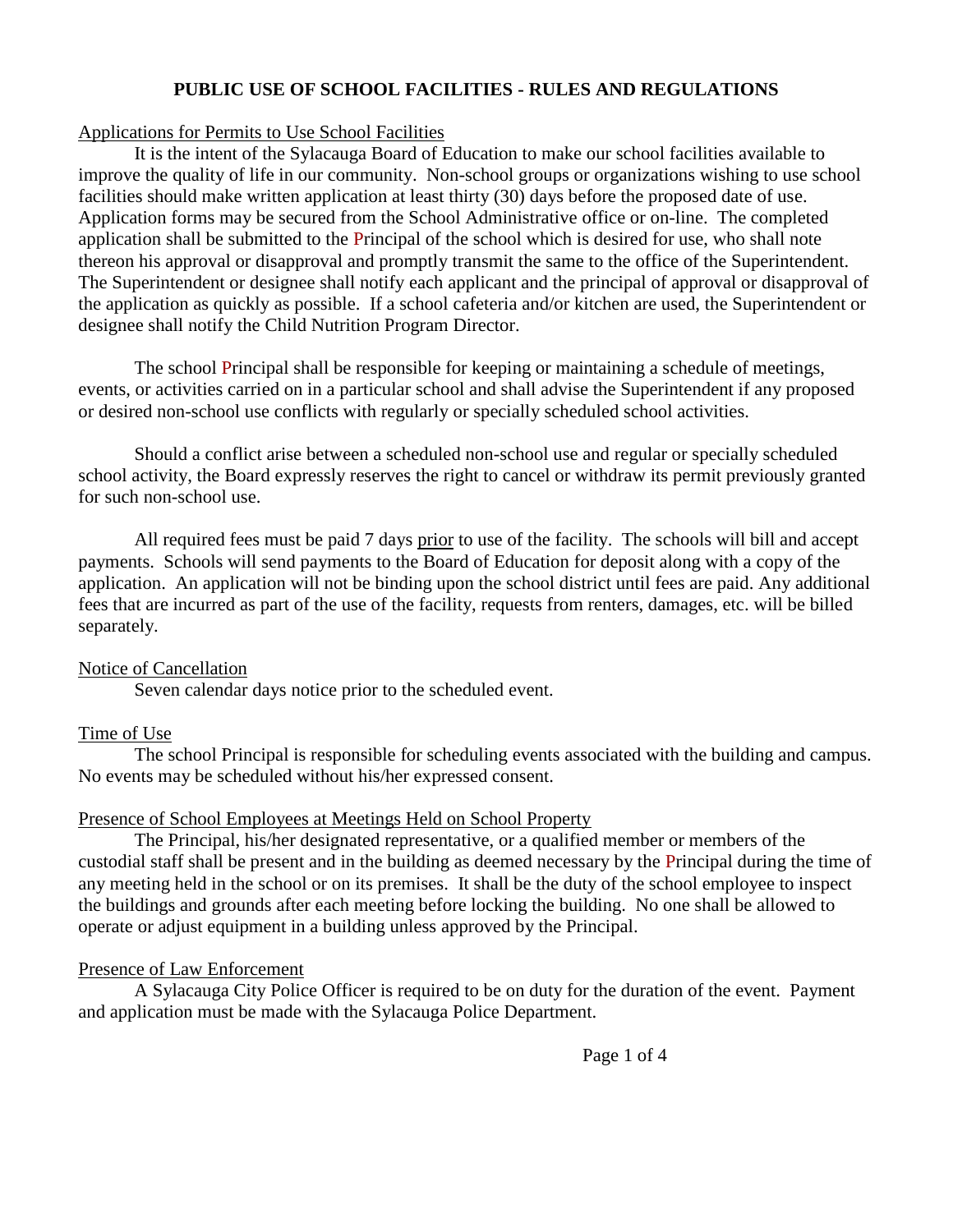### Damages and Liabilities

Those applying for use of school facilities must, as a condition of use, guarantee the immediate and full payment to the Board of any damage to, or destruction of, any school property occurring in connection with, or incidental to, its use thereof. The School District may require a performance bond be posted prior to the signing of the contract.

Applicants must also, as a condition of use, assume full liability for personal injuries arising from use of the facility for the particular rental period. The School District will require the signing of a hold harmless release by renting parties prior to signing of the contract.

## General Conditions of Use

- 1. When school facilities are being used by non-school groups, no fixed school property shall be moved. Anyone in violation of this rule shall be denied further use of school facilities and held liable for any charges in returning property to its original place or position.
- 2. Egress and exits must remain free of any obstructions. Fire alarm system and exit signs must not be altered or covered.
- 3. Soft drinks may be allowed for sale and consumption in school buildings, upon approval of the Principal. Soft drinks must be dispensed in a paper, aluminum or plastic container and consumed only in lobbies, lunchrooms, or designated rest areas. State laws and city ordinances relating to school properties (controlling smoking and alcoholic drinks) will be strictly observed and enforced. No food or drink shall be allowed in the Sylacauga High School Performing Arts Center under any circumstances.
- 4. Before any non-school group shall be allowed the use of a facility, it shall be furnished copies of all policies, rules and regulations pertaining to use of school facilities. No agreement for use of school facilities shall be made until a statement is signed by a representative of the group indicating that such group understands fully all policies, rules and regulations governing use of school facilities and agrees to abide by same.
- 5. The issuance of a permit to use school facilities does not constitute Board endorsement of beliefs or opinions of the group.
- 6. It shall be the responsibility of persons or organizations using school buildings or grounds for any purpose to see that scheduled activities are confined to the areas for which a permit has been granted. Misconduct, violation or rules and regulations, or abuse of school property shall be deemed sufficient reason for canceling existing permits issued to that organization and/or denying the request for future permits.
- 7. It is the responsibility of the persons or organization renting a facility to provide all preparation including set-up, take-down, and equipment for the event. Special requests for assistance must be made on the application.
- 8. Sylacauga High School Performing Arts Center rental must include payment for Sylacauga City Schools staff to operate all audio/visual/lighting equipment.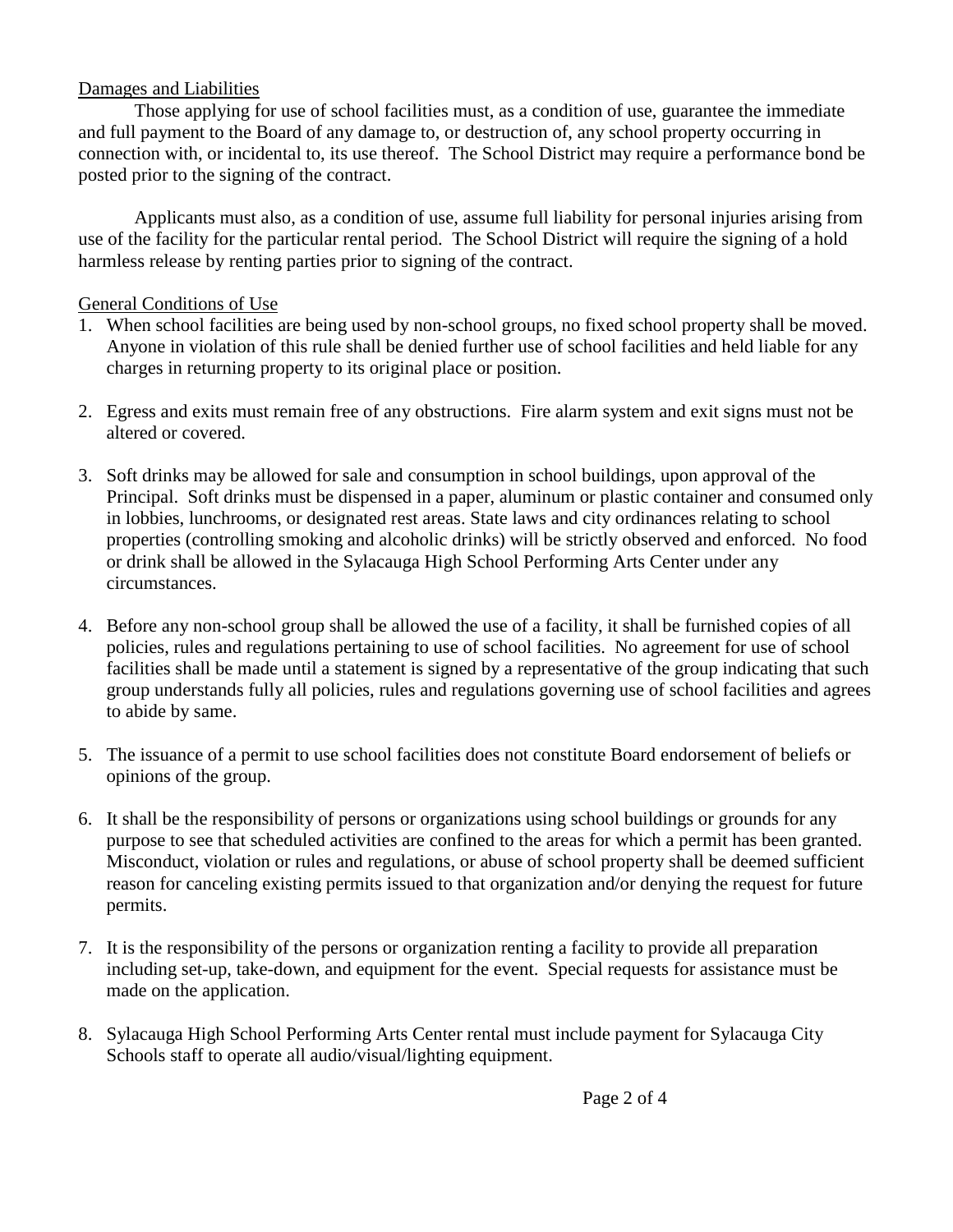9. In as much as the preparation and service of food in city schools are under the strict regulations of the Talladega County Health Department, no preparation or service of food for regular student meals by other than school lunchroom personnel shall be permitted in the kitchens or cafeterias. Catering firms and service organizations may utilize school cafeterias provided the area is cleaned to school system specifications. Kitchens may be used for school related dinners and banquets subject to the provision that school food service personnel be employed to assure proper cleaning of the area and equipment and assure proper and safe use of equipment.

# Guidelines for Use of Kitchen and Cafeteria

A school cafeteria is the one room of the building where every student comes every day. To ensure the cafeteria is maintained in a clean and sanitary condition according to health department regulations, the following guidelines must be followed:

- 1. If the cafeteria is to be used for anything other student breakfast or lunch service, the organization is to notify the school CNP manager in writing at least two (2) weeks prior to the event for approval. Any conflicts in scheduling will be decided by the superintendent.
- 2. If kitchen services are required (i.e. cooler, freezer, ovens, ware washing, mopping) the school CNP manager and / or designated CNP personnel must be on duty the entire time to ensure that cleanup is completed according to sanitation codes and to secure the inventory and building.
- 3. All garbage is to be collected and bags securely tied. Garbage is to be placed in the outside dumpster.
- 4. The cafeteria tables are to be wiped with sanitizing solution. Tables and chairs are to be left in an orderly manner.
- 5. Floors are to be swept clean and mopped with sanitizing solution.
- 6. All equipment is to be left clean, sanitized, and turned off.
- 7. The morning after the event the cafeteria and kitchen will be inspected by the CNP manager for cleanliness and orderliness. Any damages or uncleanness may result in loss of deposit.
- 8. Child Nutrition or custodial employees must be on duty to turn off lights, set alarms, and lock up building.
- 9. Because tables, chairs, and smallwares are purchased with designated federal funds, they may be removed from the cafeteria or kitchen only with written permission from the CNP manager, CNP director, or Superintendent. The CNP manager will follow up to ensure any items removed from the cafeteria or kitchen are returned in good condition.

# Use Fees

- 1. The fees for use of school facilities shall be reviewed periodically by the Board of Education.
- 2. The Board of Education may require at its sole discretion the employment of special services to assure adequate protection of individuals, facilities and equipment. Costs for these services are not covered in the base rental fee and shall be paid by the user.